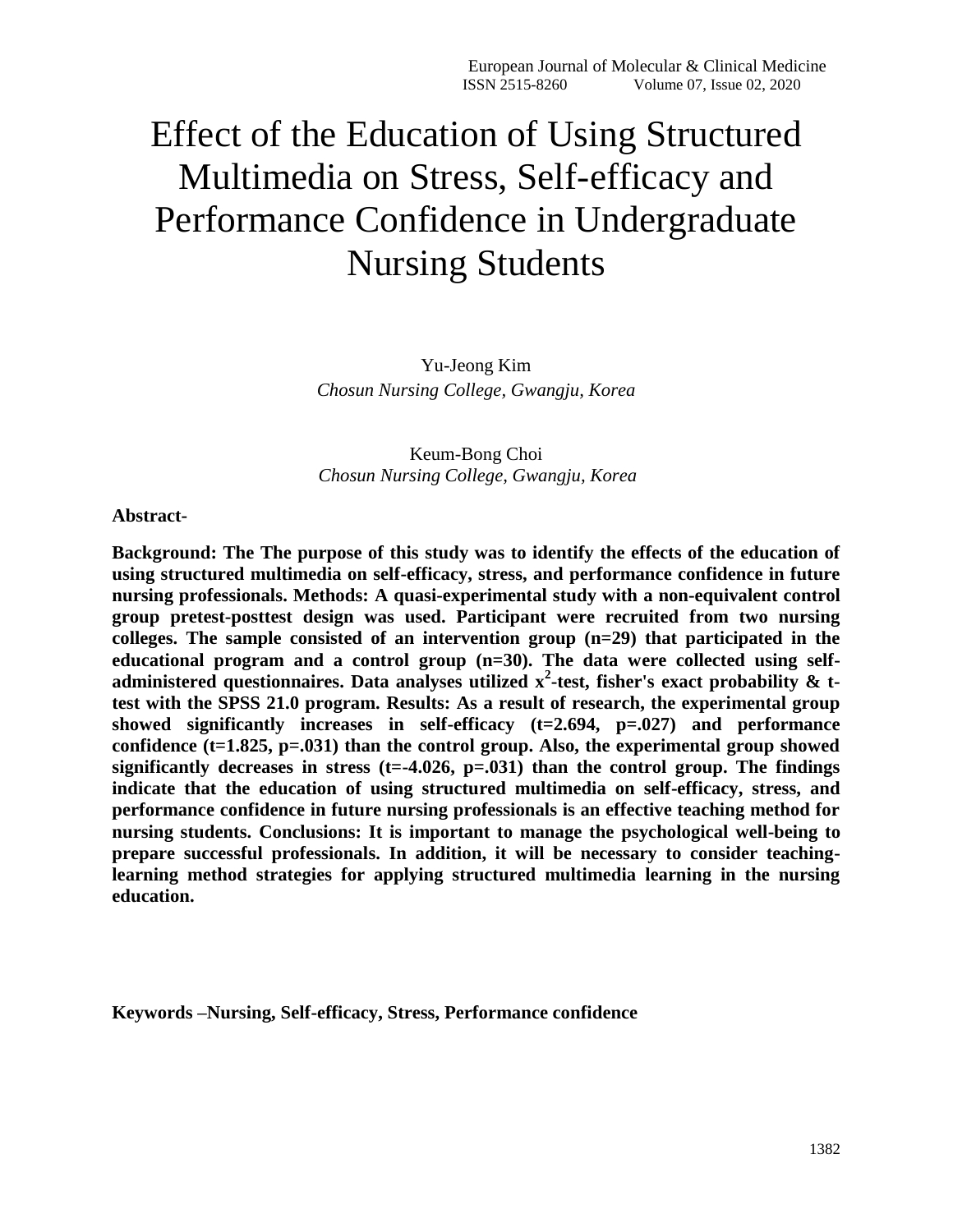## I. INTRODUCTION

One of the useful educational methods for promoting students' learning ability by inducing interest in learning is education using structured multimedia. In particular, the educational method using computer or media of a smartphone is a very useful teaching and learning method in the curriculum for future nursing professions [1]. In the 4th industrial era, various teaching and learning methods using multimedia are increasing in nursing colleges to effectively perform practical education for nursing students. In nursing practice education, education using multimedia is actively encouraged as one of the useful educational strategies to achieve learning goals more easily by inducing students' learning motivation compared to traditional lectures[2].

College of Nursing focuses on nursing students with practical skills and core competencies by appropriately responding to the changing health and medical environment when setting a practical education goal to acquire the knowledge and skills necessary as a professional. In institutions that evaluate and certify nursing education, it is emphasized that nursing students must achieve the core fundamental nursing skills required in practice and the learning outcomes necessary to achieve educational goals [3]. Therefore, core fundamental nursing skills are essential for nursing students who are nursing professionals in the future, and various interests and efforts from related institutions and education personnel are required.

Recently, related multimedia educational materials have been produced based on core fundamental nursing skills and are introduced as one of various teaching and learning methods in the educational field. The educational medium using multimedia is an educational method with many differentiated advantages over traditional lectures or hands-on teaching methods with demonstrations [4]. Therefore, the structured multimedia utilization practice education should be spread as an effective educational method to nursing students.

Compared to other university students, nursing students experience the burden of balancing both heavy academic studies and clinical practice [5]. If these stresses are not adequately addressed, they will not only negatively affect physical health but may also bring out psychological health [6]. When the stress of nursing students increases, self-efficacy is affected, and when selfefficacy increases, it helps to adjust to college life, improves the ability to respond positively to difficult situations, and builds confidence in the ability to control oneself  $[7]$ . Therefore, it is necessary for schools and clinical institutions to find solutions to the stress of nursing students in a nursing education environment.

Self-efficacy is an important factor in college life and adjustment. As the self-efficacy increases, the coping ability according to the situation is formed through the interaction with the environment, and when the coping ability is strengthened, the performance confidence improves even in a complex situation. In particular, it was found that practical education using multimedia applied in nursing education not only provided necessary knowledge, but also corrected and supplemented the deficiencies through feedback, and had a positive effect on self-efficacy and clinical practice in nursing students [4] . Therefore, there is a need for an interest in actively utilizing such multimedia and an efficient plan.

In previous studies, there was a study on educational intervention through education using multimedia [1] [4] [7] [8] . However, there is currently no research on the effect of correcting and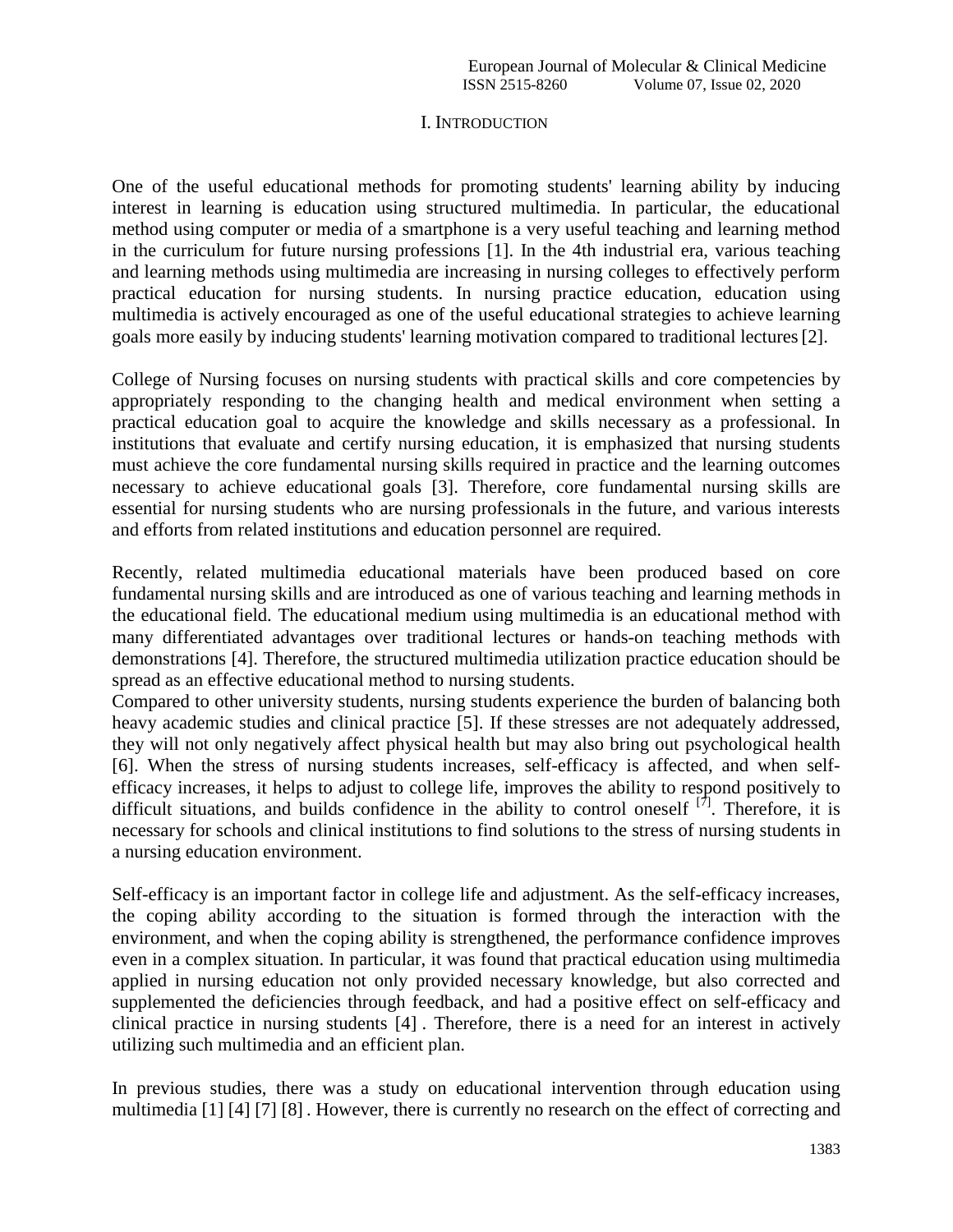supplementing the existing errors according to a structured multimedia, that is, Korean Education and Evaluation protocol, for core fundamental nursing education. Therefore, this study was attempted as an intervention study for the mental health of nursing students. Specifically, this study was attempted to confirm the effect of educational intervention on the stress, self-efficacy and self-confidence of nursing students, who are nursing students in the future, through core fundamental nursing education using structured multimedia.

#### II. METHODS

#### *2.1 Participants*

This study's participants were students enrolled in the second year of the department of nursing college at C and S colleges. The experimental group was selected as an education subject for applying structured multimedia, and the control group was selected for students who did not receive structured multimedia use education. The appropriate number of participants for this study was calculated, based on significance level (a) .05, effect size .60, power .70 when using  $G^*$ power 3.1 program[9]. The final number of participants were 29 in the experimental group and 30 in the control group.

#### *2.2 Measures*

In order to measure the stress of nursing college students, a stress measurement tool suitable for Korean nursing students developed in 2008 by Yoo et al. [10] was used. The reliability in this study was Cronbach's  $\alpha$ =.89. In order to measure the self-efficacy of nursing students, Sherer and Maddux et al. [11] developed it in 1982, and Jung [12] used a modified and supplemented tool with content suitable for nursing students in 2007. The reliability in this study was Cronbach's  $\alpha$ =.84. A tool developed by Bang [13] in 2014 was used to measure performance confidence. The reliability in this study was Cronbach's  $\alpha = 93$ .

#### *2.3 Intervention*

The structured multimedia to be used for educational intervention in this study was made to meet the achievement goals according to the practical education goals and core fundamental nursing skills. In the application of educational intervention, three educational instructors taught 10 core basic nursing skills in consideration of the high, medium, and low levels and execution time. The training was operated by placing 10 people in each training room, 5 groups per training room, and 2 people in one group. The evaluation was conducted in the last week of the educational intervention after all the self-study of each student, including the core fundamental nursing skills practice of the students, were completed. The educational interventions of this study are as follows [Table 1].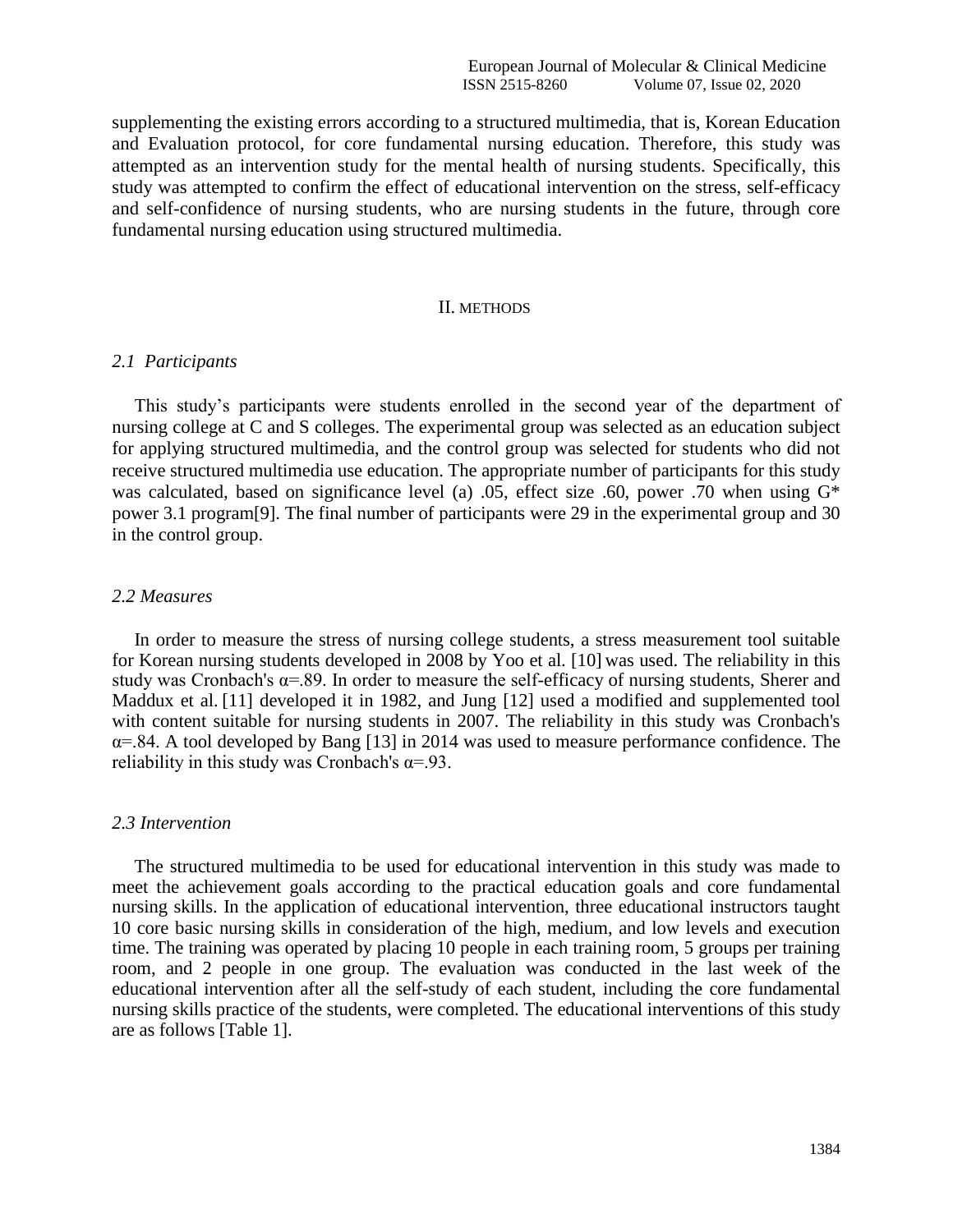| <b>Types of core fundamental</b> | <b>Periods</b>     | <b>Education Contents</b> | <b>Education Methods</b> |
|----------------------------------|--------------------|---------------------------|--------------------------|
| nursing skills                   |                    |                           |                          |
| Vital Signs                      | <b>6</b> by elects | <b>Textbook</b>           | ·Lecture                 |
| <b>Oral Administration</b>       |                    | Practice guideline        | ·Demonstration           |
| IM Injection                     |                    | Cellular phone            | <b>Practice</b>          |
| <b>SC</b> Injection              |                    | Computer                  | ·Observation             |
| ID injection                     |                    | ·Virtual IV system        | <b>Evaluation</b>        |
| IV infusion                      |                    | ·Simulator                | (peer)                   |
| <b>Transfusion Care</b>          |                    |                           | Open lab                 |
| <b>Nelaton</b>                   |                    |                           | $\cdot$ Q & A            |
| catheterization                  |                    |                           |                          |
| Foley catheterization            |                    |                           |                          |
| <b>Cleansing Enema</b>           |                    |                           |                          |

#### Table-1: Basic Structure of the Education Program

#### *2.4 Data Collection*

Data collection took place from September 5, 2016, just before the intervention period of the experimental group to October 21, the date of education. Before data collection, a self-reporting method was used to explain questionnaire contents. During data collection, it was informed that it was possible to withdraw it at any time, if desired, and made it clear that the collected data will be anonymously and thoroughly protected.

For this study, first, the director of the participating institution explained the purpose of the study and obtained consent for the study. In this study, students who agreed to participate in the study received written consent, answered the research method, precautions, necessities, and questions, and proceeded with the research.

# *2.4 Data Analysis*

The collected data used SPSS/win 21.0 Program. The experimental group and control group were analyzed with Kolmogorov-Smirnov to verify the normal distribution of stress, self-efficacy and performance confidence. The homogeneity test between the experimental group and the control group was analyzed by  $x^2$ -test, Fisher's exact probability test, and t-test. After intervention was provided, changes in stress, self- efficacy and performance confidence in the experimental group and the control group were verified using the t-test.

# III. RESULTS

# *3.1 General Characteristics and Homogeneity Test of between Two Groups*

As a result of testing the homogeneity of each characteristic of the experimental group and the control group collected in advance before intervention, there was no statistically significant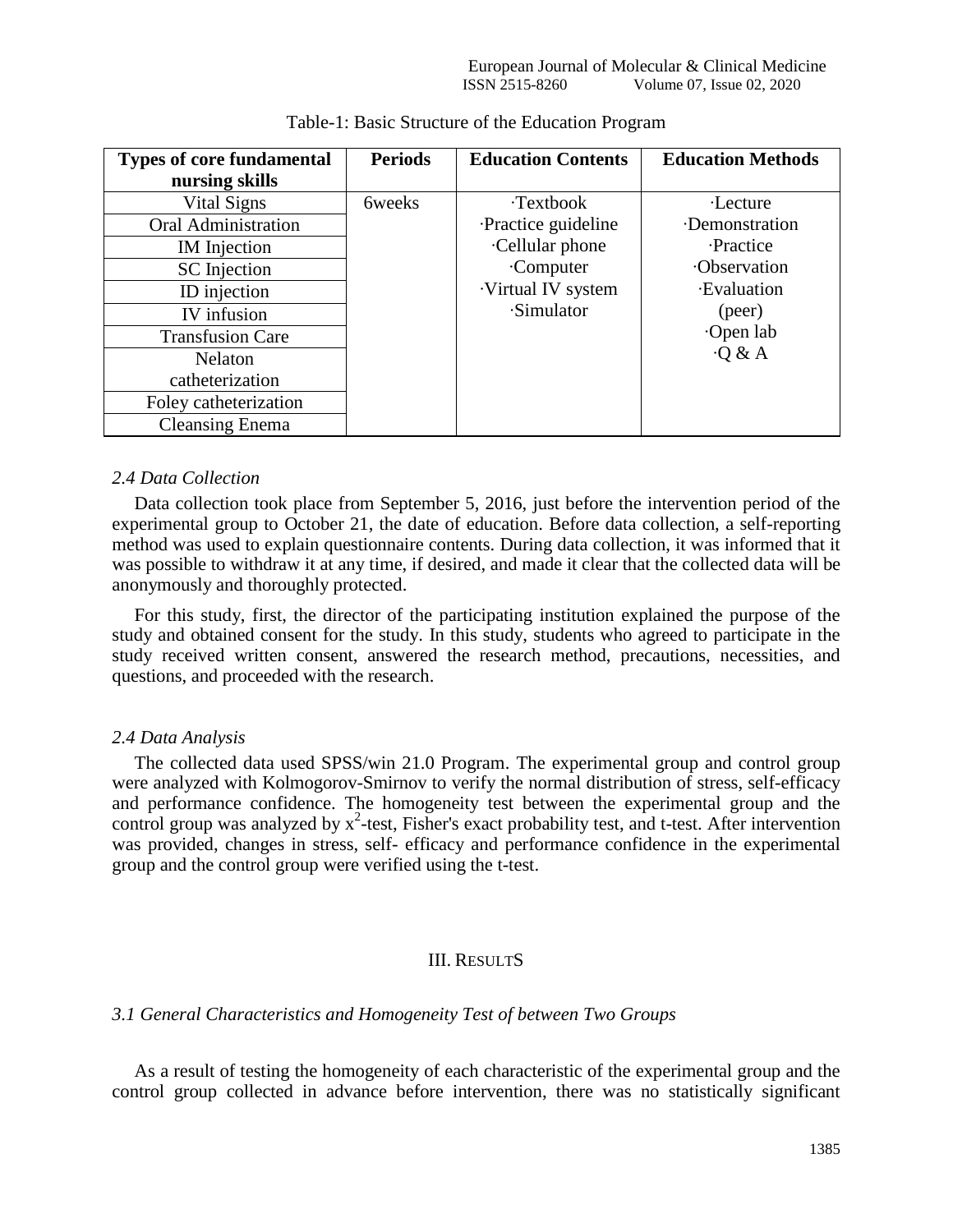difference between the two groups. Therefore, the two groups participating in the study could be viewed as relatively homogeneous groups [Table 2].

| <b>General Characteristics</b> |                       | Exp. $(n=29)$<br>$Cont.(n=30)$ |                             | $\chi^2$ or t |              |  |
|--------------------------------|-----------------------|--------------------------------|-----------------------------|---------------|--------------|--|
|                                |                       | $M\pm SD$ or $n\frac{6}{6}$    | $M\pm SD$ or $n\frac{6}{6}$ |               | $\mathbf{p}$ |  |
| Age                            |                       | $21.75 \pm 6.72$               | $22.02 \pm 6.90$            | 1.425         | .201         |  |
| Gender                         | Male                  | 3(10.3)                        | 2(6.7)                      |               |              |  |
|                                | Female                | 26(89.7)                       | 28(93.3)                    | .999*         | .727         |  |
|                                | < 3.0                 | 3(10.3)                        | 2(6.7)                      |               |              |  |
| Academic                       | $3.0 \leq \sim <3.5$  | 11(37.9)                       | 14(46.7)                    | $6.106*$      | .176         |  |
| achievement                    | $3.5 \leq \sim < 4.0$ | 13(44.9)                       | 13(43.3)                    |               |              |  |
|                                | $4.0 < -4.5$          | 2(6.9)                         | 1(3.3)                      |               |              |  |
| Inter-personal<br>relationship | Poor                  | 13(44.8)                       | 14(46.7)                    |               |              |  |
|                                | Good                  | 16(55.2)                       | 16(53.3)                    | .694          | .297         |  |
| Religion                       | Christian             | 9(31.0)                        | 13(43.3)                    |               |              |  |
|                                | Catholic              | 6(20.7)                        | 2(6.7)                      |               |              |  |
|                                | <b>Buddhism</b>       | 3(10.3)                        | 2(6.7)                      | $3.33*$       | .298         |  |
|                                | No religion           | 11(38.0)                       | 13(43.3)                    |               |              |  |
| Personality                    | Introverted           | 10(34.5)                       | 6(20.0)                     |               |              |  |
|                                | Middle                | 10(34.5)                       | 14(46.7)                    | $.623*$       | .581         |  |
|                                | Extroverted           | 9(31.0)                        | 10(33.3)                    |               |              |  |
| Major<br>satisfaction          | Unsatisfied           | 12(41.4)                       | 13(43.3)                    |               |              |  |
|                                | Satisfied             | 17(58.6)                       | 17(56.7)                    | .725          | .432         |  |

Table-2: Homogeneity test on the characteristics between groups (n=59)

\*Fisher's exact probability test

# *3.2 Homogeneity Test of Dependent Variables between Two Groups*

There was no statistically significant difference between the two groups as a result of testing the homogeneity of stress, self-efficacy and performance confidence between the experimental group and the control group collected before educational intervention. Therefore, the two groups participating in the study could be viewed as relatively homogeneous groups [Table 3].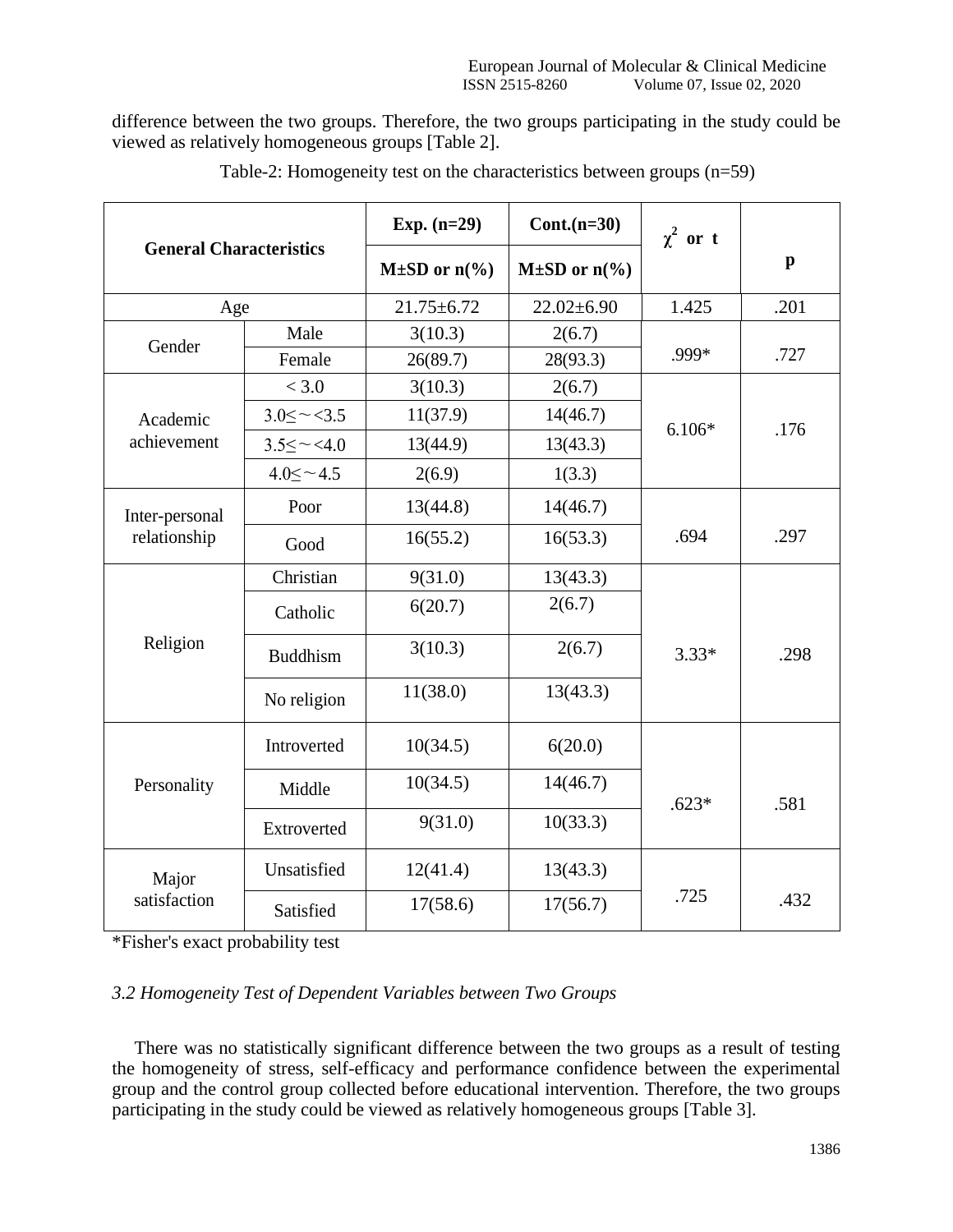| <b>Variables</b>          | Exp. $(n=29)$      | $Cont.(n=30)$      |         |      |
|---------------------------|--------------------|--------------------|---------|------|
|                           | $M\pm SD$          | $M\pm SD$          |         |      |
| <b>Stress</b>             | $171.72 \pm 15.79$ | $165.73 \pm 13.24$ | 2.486   | .427 |
| Self-efficacy             | $49.97 \pm 10.22$  | $48.24 \pm 11.36$  | 1.245   | .286 |
| Performance<br>confidence | $65.78 \pm 11.67$  | $64.71 + 9.94$     | $-.387$ | .489 |

Table-3: Homogeneity test on the dependent variables between groups (n=59)

# *3.3 Changes in Stress, Self-efficacy and performance confidence*

As a result of analyzing the difference in the change in the stress score before and after the experiment between the experimental group and the control group, the experimental group decreased by 31.30 points to 171.72 points before and 120.42 points after the experiment, and the control group decreased by 5.05 points to 165.73 points before and 160.68 points after the experiment, slightly decreasing between the two groups. The score change showed a statistically significant difference ( $t=4.026$ ,  $p=.047$ ), and the second hypothesis was supported [Table 4].

As a result of analyzing the difference in the change in the self-efficacy score before and after the experiment between the experimental group and the control group, the experimental group increased by 11.36 points to 49.97 points before and 61.33 points after the experiment, and the control group increased by 1.80 points to 48.24 points before and 50.04 points after the experiment slightly. The change in liver score showed a statistically significant difference  $(t=2.694, p=.027)$ , and the first hypothesis was supported [Table 4].

As a result of analyzing the difference in the change in the performance confidence score before and after the experiment between the experimental group and the control group, the experimental group increased by 10.34 points to 65.78 points before and 76.12 points after the experiment, and the control group increased by 1.33 points to 64.71 points before and 62.39 points after the experiment. The change of the liver score showed a statistically significant difference (t=1.825, p=.031), and the third hypothesis was supported [Table 4].

| <b>Variables</b> | <b>Groups</b>  | <b>Pretest</b>     | <b>Posttest</b>    | <b>Difference</b>  | t        | $\mathbf{p}$ |
|------------------|----------------|--------------------|--------------------|--------------------|----------|--------------|
|                  |                | <b>Mean</b> ±SD    | <b>Mean</b> ±SD    | $Mean \pm SD$      |          |              |
| <b>Stress</b>    | Exp. $(n=29)$  | $171.72 \pm 15.79$ | $140.42 \pm 15.69$ | $-31.30 \pm 17.31$ | $-4.026$ | .047         |
|                  | Cont. $(n=30)$ | $165.73 \pm 13.24$ | $160.68 \pm 12.03$ | $-5.05 \pm 13.01$  |          |              |
| Self-efficacy    | Exp. $(n=29)$  | $49.97 \pm 10.22$  | $61.33 \pm 10.03$  | $11.36 \pm 10.04$  | 2.694    | .027         |
|                  | Cont. $(n=30)$ | $48.24 \pm 11.36$  | $50.04 \pm 9.35$   | $1.80 \pm 11.01$   |          |              |
| Performance      | Exp. $(n=29)$  | $65.78 \pm 11.67$  | $76.12 \pm 8.76$   | $10.34 \pm 10.23$  | 1.825    | .031         |
| confidence       | Cont. $(n=30)$ | $64.71 \pm 9.94$   | $62.39 \pm 8.56$   | $1.33 \pm 8.94$    |          |              |

Table-4: Changes in Stress, Self-efficacy and performance confidence (n=59)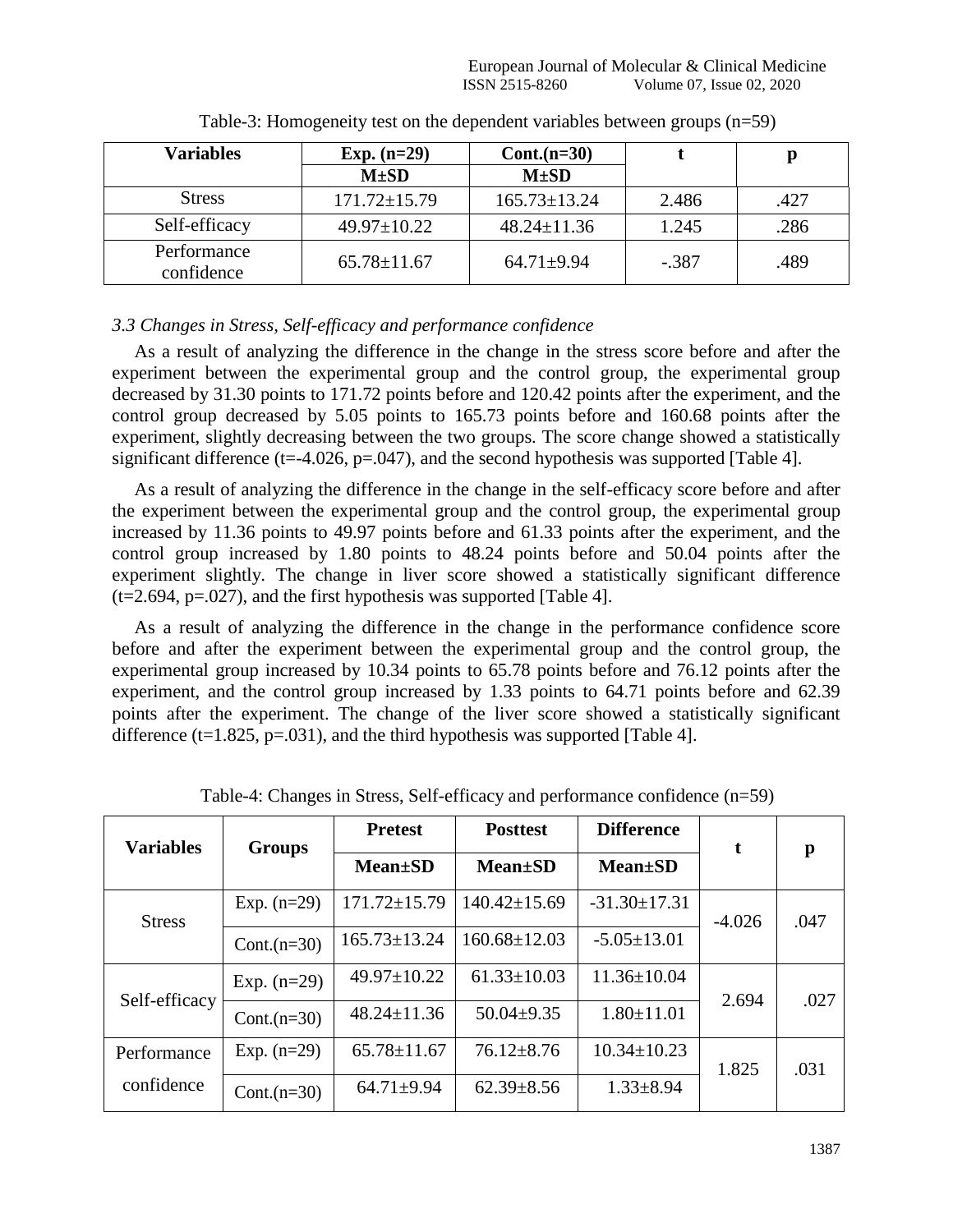## IV. DISCUSSION AND CONCLUSION

This study was attempted to provide basic data for nursing practice education by grasping the effects of education using structured multimedia on stress, self-efficacy and performance confidence of future nursing professions. As a result of the study, it was confirmed that the structured multimedia use practice education improved the self-efficacy and performance confidence of nursing students, and the stress was reduced so that the structured multimedia use education was an effective educational method for second year nursing students. The items discussed in this study are as follows.

First, the level of stress of the experimental group who participated in the core basic nursing education using structured video media was significantly reduced from 171.72 points before intervention to 31.30 points after post-intervention. The stress of nursing students is caused by both the psychological burden and responsibility of providing safe care for humans without mistakes in the clinical field after graduation [14]. Therefore, the ability to cope with the situation is improved through the improvement of self-efficacy, reducing stress and coping power. There is a need for training to increase the level [15]. In this study, since the experimental group who participated in the core fundamental nursing education had a decrease in the level of stress after education, it is necessary to continuously apply the education to meet the needs of students.

Second, the level of self-efficacy of the experimental group who participated in the core basic nursing education using structured video media increased 11.36 points from 49.97 points before the intervention to 61.33 points after the death, and there was a statistically significant difference in the level of self-efficacy than the control group. The results of this study are similar to those of the study that after applying medication-related skills training using structured video media to nursing students, students' knowledge is improved, which is influenced by the increase in selfefficacy, thereby reducing practical stress [1]. In addition, the result is similar to a study showing a great improvement in learning ability by improving self-efficacy after educational intervention using self-learning through video recording [8]. For nursing students who are about to practice, academic self-efficacy is a very important ability to achieve their learning achievement goals. It is a good teaching method to successfully achieve your learning goals.

Third, the level of performance confidence of the experimental group participating in the core fundamental nursing education using structured multimedia was 10.34 points, from 65.78 before intervention to 76.12 after the death, and the difference in score was 1.33 for the control group, so there was little difference between the two groups. There was a statistically significant difference in degree. Considering that there is an improvement in performance confidence in the trained experimental group, it is essential to strengthen core fundamental nursing skills in the future. In addition, if education using various multimedia or educational materials is actively conducted to improve students' performance confidence, it will be very helpful in nurturing the competence of nurses [16].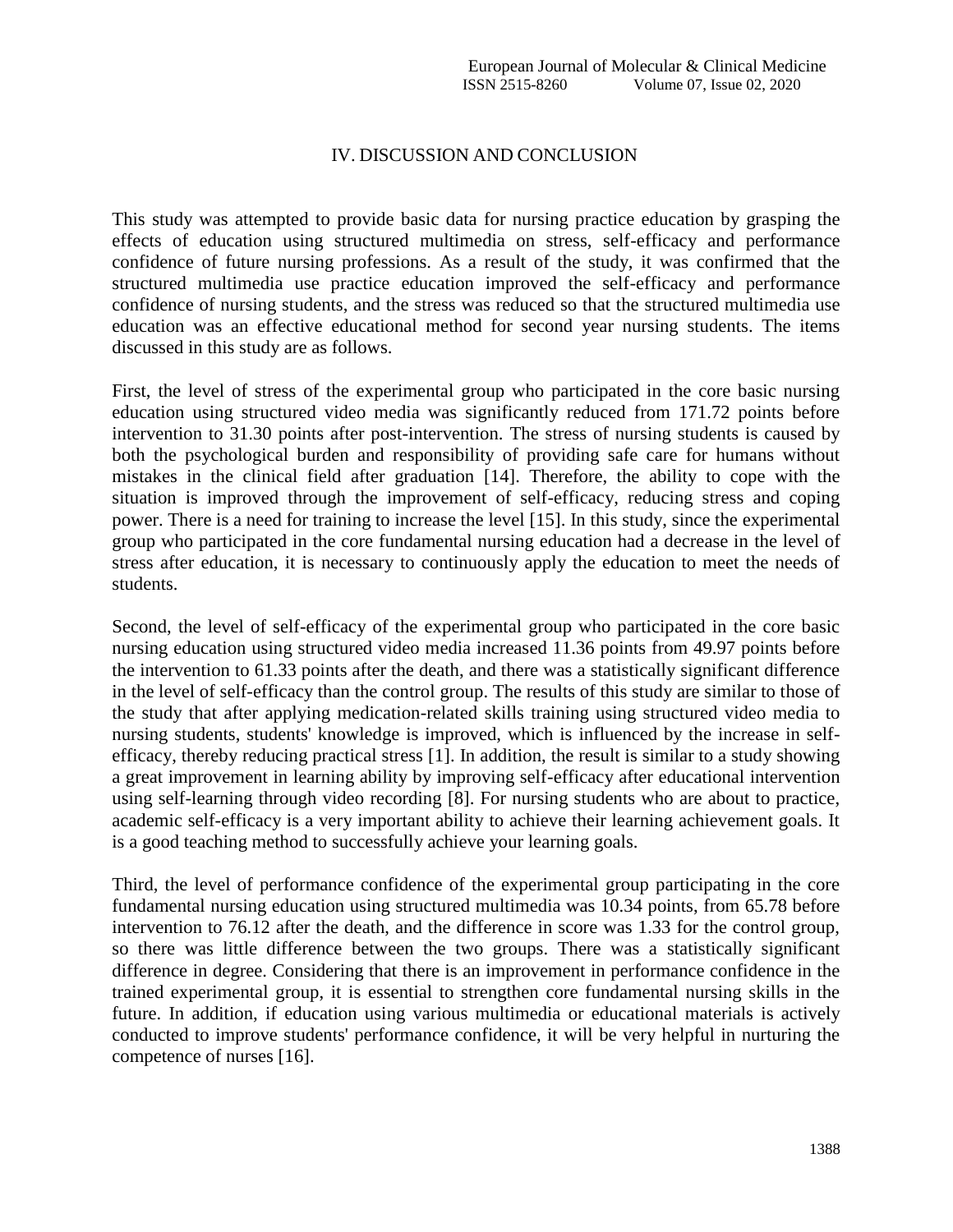In this study, the experimental group who participated in the core fundamental nursing education using structured multimedia showed statistically significant differences in stress, self-efficacy and performance confidence. A nursing student's confidence in performing core fundamental nursing skills is also highly related to the ability to feel self-efficacy with the skill, and the higher the self-efficacy of the ability to perform basic nursing practice, a subject applied in the core basic nursing school, the higher the basic nursing practice score [4]. In order to improve the performance confidence of nursing students, it is necessary to establish an education system that receives feedback and corrects and supplements the insufficient part of the practice method. If such an education system is systematically established, it is believed that nursing professionals can play a key role in the health management of the people by taking good care of their role in our society.

This study was an intervention study in core fundamental nursing education using a structured multimedia, and it was confirmed that core fundamental nursing training and evaluation should be essential and sustained through various approaches to learning methods. In order to cultivate the knowledge, skills, and attitudes required of nursing professionals, the ability to cope with situations that fits the flow of the health care environment in the field of nursing education will be needed. In addition, it is important for all health care workers to know the importance of core basic nursing skills and to form a mutually cooperative relationship for proficient nursing professional performance. Thus, it will be possible to play a pivotal role in human health management by producing competent nurses who can provide not only skilled skills but also integrated nursing in the clinical field.

This study was conducted on two nursing college students, and was an attempt to confirm the effect of mental health using structured multimedia on the self-efficacy, stress and performance confidence of nursing students. As a result of the study, it was confirmed that education using structured multimedia improves the self-efficacy and performance confidence of nursing students, who are future nursing professionals, and reduces stress. From the results of this study, it can be seen that education using structured multimedia has a positive effect on working as a nurse with high performance confidence in skill skills in nursing students after employment, so it is essential education.

# REFERENCES

- [1] Valizadeh S, Feizalahzadeh H, Avari M, Virani F: Effect of Education of Drug Prescription and Calculation through Lecture and Designed Multimedia Software on Nursing Students' Learning Outcomes*.* Electron Physician 2016, 8(7):2691-2699.
- [2] Chae YJ. Effects of Education Program for Core Fundamental Nursing Skills using Formative Feedback and Recording Video with Smartphone. Unpublished doctoral dissertation thesis. Gyeongsang National University, Jinju; 2016.
- [3] Yoon J, Kim KJ, Choi MS: The Effects of OSCE Application Before Clinical Practice for Nursing Students*.* J Korean Acad Soc Nurs Educ 2013, 19(1): 273-284.
- [4] Choi KB: Effects of the Education of Using Structured Video-Audio Media on Self-efficacy, Stress and Performance Confidence in Future Nursing Professionals. J Korean Ent Ind Asso 2017, 11(2):193-203.